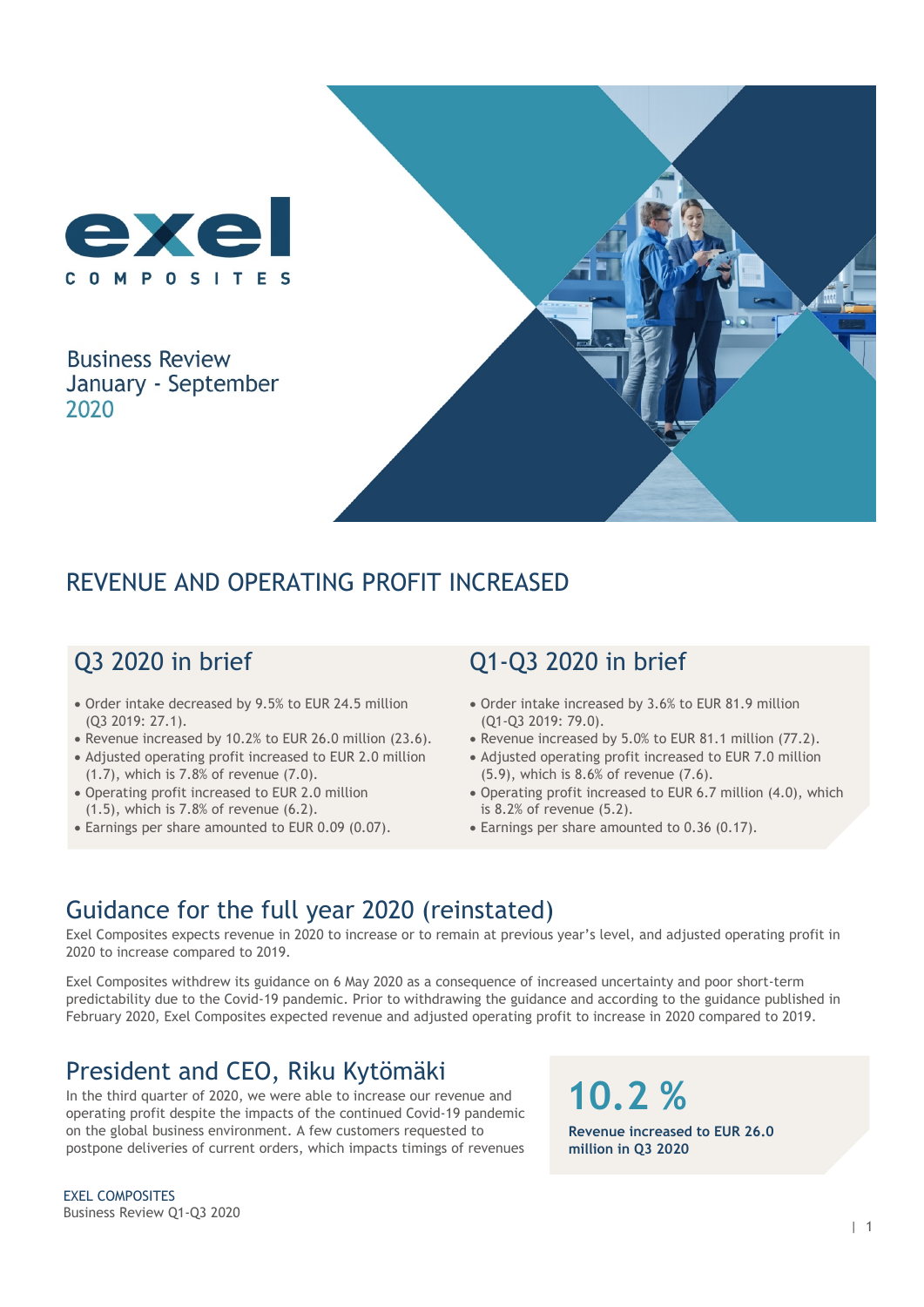and profits. The underlying demand across all customer industries has, however, slightly improved. Order intake in the quarter landed below last year mainly due to a partial cancellation of a large order in the United States, that was booked in the first quarter of 2020.

Revenue increased compared to the previous year in Wind power and Defense customer industries and especially in the Asia-Pacific region. Revenue in the Buildings and infrastructure as well as the Transportation customer industries declined mainly due to Covid-19 related lower demand mostly in Europe.

Operating profit in the third quarter increased compared to the same period last year. Despite revenue growth on Group level, profitability was negatively impacted by the uneven distribution of revenues across business units. Together with effects of the Covid-19 pandemic, this impaired production efficiency and profitability, especially in the business unit in the United States.

The construction project of the new manufacturing facility in Austria progressed as planned and we reached roof height in the third quarter. At the same time, we have tightened Covid-19 related safety measures across the Group and continue to monitor the situation very closely.

This year we are celebrating Exel's 60<sup>th</sup> anniversary. Despite the challenging circumstances in 2020, we have been able to execute our strategy successfully. The anniversary is also a good time to reflect on who we are and where we are headed as company, our purpose and vision.

In the long-term, global megatrends, sustainability and total life cycle approach, further increase composite demand. We firmly believe in the benefits of composites and use our expertise to solve challenges making solutions that are lighter, stronger, stiffer, longer and reaching higher. By using composites, we also save resources. This is why we exist. We want Exel to be the first choice for sustainable composite solutions globally.



**Our purpose** is to solve challenges and save resources with composites. **Our vision** is to be the first choice for sustainable composite solutions globally.

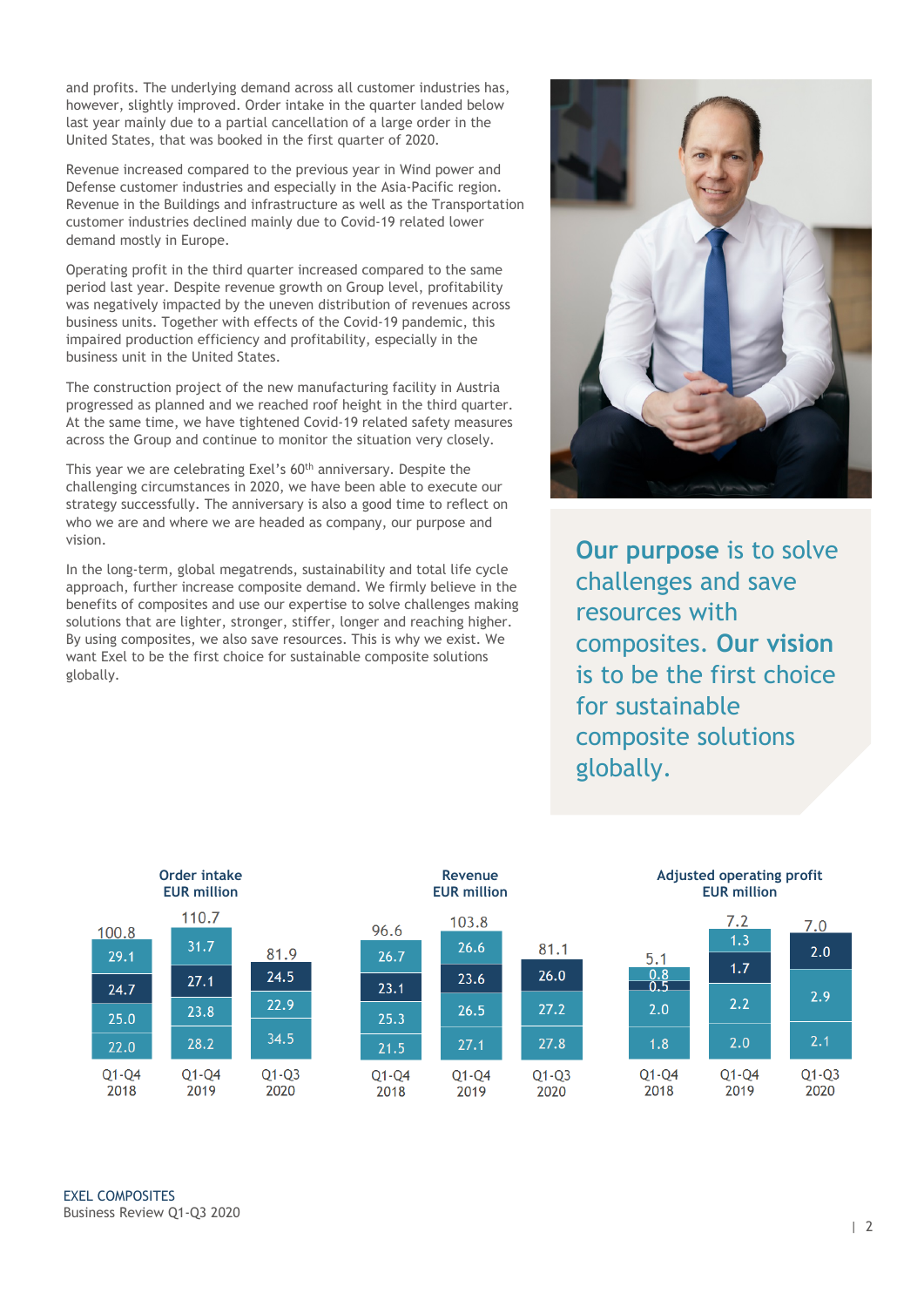# Consolidated key figures

|                                                                  | Q <sub>3</sub> | Q <sub>3</sub> | Change  | $Q1-Q3$  | $Q1-Q3$  | Change | $Q1-Q4$  |
|------------------------------------------------------------------|----------------|----------------|---------|----------|----------|--------|----------|
| <b>EUR thousand</b>                                              | 2020           | 2019           | %       | 2020     | 2019     | %      | 2019     |
|                                                                  |                |                |         |          |          |        |          |
| Revenue                                                          | 26,043         | 23,627         | 10.2    | 81,087   | 77,199   | 5.0    | 103,784  |
| Operating profit                                                 | 2,023          | 1,454          | 39.2    | 6,685    | 4,003    | 67.0   | 5,087    |
| % of revenue                                                     | 7.8            | 6.2            |         | 8.2      | 5.2      |        | 4.9      |
| Adjusted operating profit 1)                                     | 2,022          | 1,663          | 21.6    | 6,976    | 5,859    | 19.1   | 7,160    |
| % of revenue                                                     | 7.8            | 7.0            |         | 8.6      | 7.6      |        | 6.9      |
| Profit before tax                                                | 1,348          | 1,488          | $-9.4$  | 5,616    | 3,608    | 55.7   | 3,885    |
| % of revenue                                                     | 5.2            | 6.3            |         | 6.9      | 4.7      |        | 3.7      |
| Profit for the period                                            | 1,072          | 847            | 26.5    | 4,270    | 2,033    | 110.0  | 2,397    |
| % of revenue                                                     | 4.1            | 3.6            |         | 5.3      | 2.6      |        | 2.3      |
| Shareholders' equity                                             | 27,652         | 26,009         | 6.3     | 27,652   | 26,009   | 6.3    | 26,302   |
| Interest-bearing liabilities                                     | 43,713         | 37,492         | 16.6    | 43,713   | 37,492   | 16.6   | 37,163   |
| Cash and cash equivalents                                        | 11,156         | 5,741          | 94.3    | 11,156   | 5,741    | 94.3   | 6,930    |
| Net interest-bearing liabilities                                 | 32,557         | 31,752         | 2.5     | 32,557   | 31,752   | 2.5    | 30,234   |
| Capital employed                                                 | 71,365         | 63,501         | 12.4    | 71,365   | 63,501   | 12.4   | 63,466   |
| Return on equity, %                                              | 15.8           | 13.3           | 18.6    | 21.1     | 10.5     | 101.6  | 9.2      |
| Return on capital employed, %                                    | 11.8           | 9.3            | 27.0    | 13.4     | 9.0      | 49.4   | 8.6      |
| Equity ratio, %                                                  | 29.1           | 30.9           | $-5.6$  | 29.1     | 30.9     | $-5.6$ | 30.9     |
| Net gearing, %                                                   | 117.7          | 122.1          | $-3.6$  | 117.7    | 122.1    | $-3.6$ | 114.9    |
| Net cash flow from operating activities                          | 1,143          | 1,725          | $-33.7$ | 9,332    | 5,527    | 68.8   | 9,030    |
| Net cash flow from investing activities                          | $-4,745$       | $-1,882$       | 152.1   | $-9,572$ | $-4,200$ | 127.9  | $-6,087$ |
| Capital expenditure                                              | 4,420          | 2,414          | 83.1    | 9,622    | 4,845    | 98.6   | 6,262    |
| % of revenue                                                     | 17.0           | 10.2           |         | 11.9     | 6.3      |        | 6.0      |
| Research and development costs                                   | 570            | 644            | $-11.4$ | 2,018    | 2,152    | $-6.2$ | 2,851    |
| % of revenue                                                     | 2.2            | 2.7            |         | 2.5      | 2.8      |        | 2.7      |
| Order intake                                                     | 24,500         | 27,066         | $-9.5$  | 81,928   | 79,043   | 3.6    | 110,693  |
| Order backlog                                                    | 30,710         | 25,404         | 20.9    | 30,710   | 25,404   | 20.9   | 30,391   |
| Earnings per share, diluted and undiluted, EUR                   | 0.09           | 0.07           | 26.4    | 0.36     | 0.17     | 109.9  | 0.20     |
| Equity per share, EUR                                            | 2.34           | 2.20           | 6.23    | 2.34     | 2.20     | 6.25   | 2.23     |
| Average share price, EUR                                         | 5.36           | 4.22           | 27.0    | 5.36     | 4.22     | 27.0   | 4.54     |
| Average number of shares, diluted and undiluted,<br>1,000 shares | 11,830         | 11,820         | 0.1     | 11,827   | 11,820   | 0.1    | 11,820   |
| Employees, average                                               | 662            | 641            | 3.4     | 662      | 661      | 0.2    | 659      |
| Employees, end of period                                         | 656            | 647            | 1.4     | 656      | 647      | 1.4    | 648      |

1) Excluding material items affecting comparability, such as restructuring costs, impairment losses and reversals, and costs related to planned or realized business acquisitions or disposals.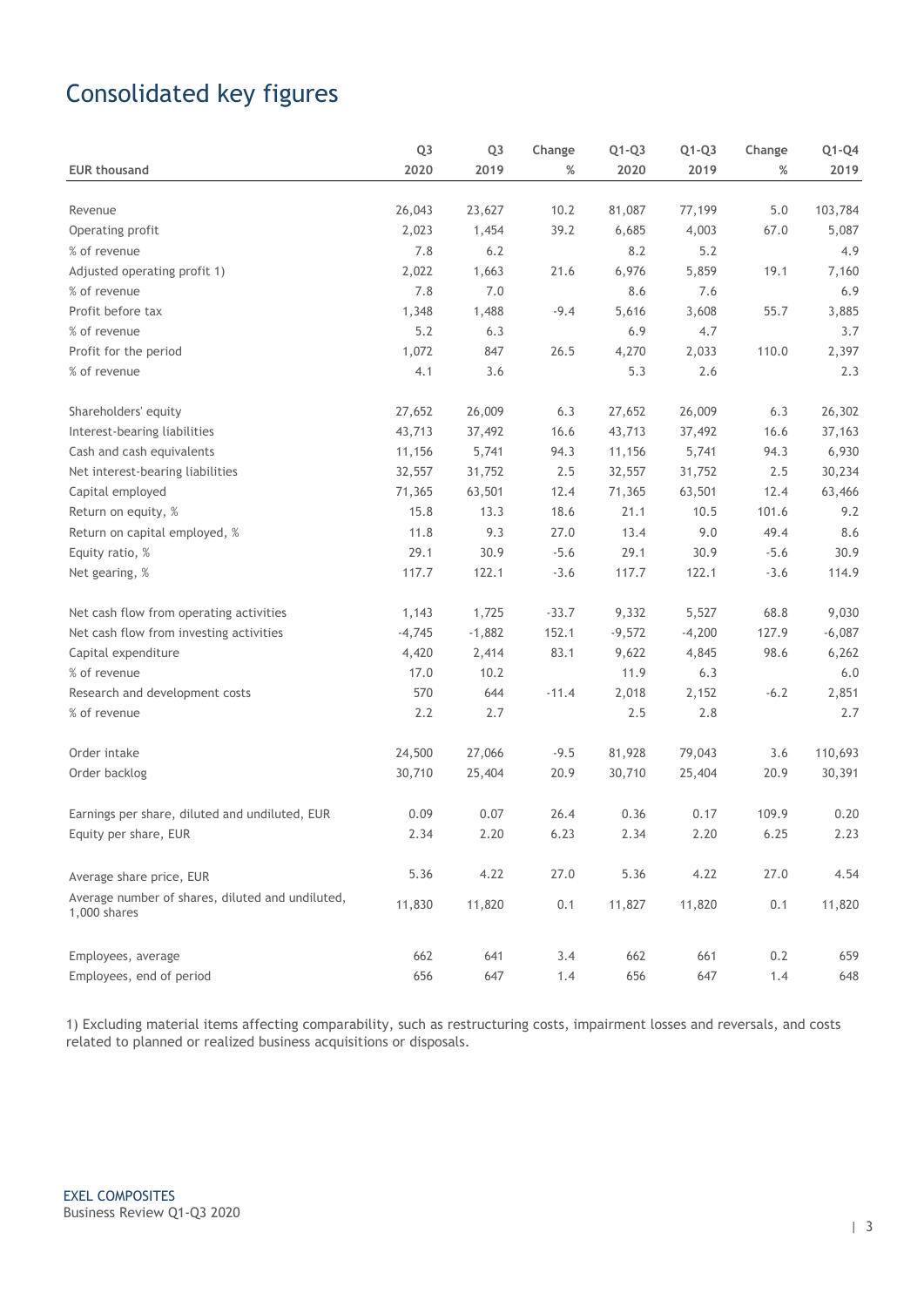### Revenue

### Revenue by customer industry

|                                | Q <sub>3</sub> | Q3     | Change  | $Q1-Q3$ | $Q1-Q3$ | Change  | $Q1-Q4$ |
|--------------------------------|----------------|--------|---------|---------|---------|---------|---------|
| <b>EUR thousand</b>            | 2020           | 2019   | %       | 2020    | 2019    | %       | 2019    |
| Buildings and infrastructure   | 4,907          | 5,831  | $-15.8$ | 16,404  | 17,710  | $-7.4$  | 23,502  |
| Equipment and other industries | 4,272          | 3,813  | 12.0    | 14,414  | 14,496  | $-0.6$  | 18,644  |
| Wind power                     | 7,804          | 5,676  | 37.5    | 21,497  | 16,627  | 29.3    | 23,620  |
| Machinery and electrical       | 3,252          | 2,786  | 16.7    | 11,821  | 10,463  | 13.0    | 14,384  |
| Transportation                 | 2,195          | 3,012  | $-27.1$ | 8,367   | 9,870   | $-15.2$ | 13,127  |
| Defense                        | 1,914          | 529    | 261.4   | 3,933   | 1,298   | 202.9   | 2,292   |
| Telecommunications             | 1,700          | 1.979  | $-14.1$ | 4,651   | 6.734   | $-30.9$ | 8,215   |
| Total                          | 26,043         | 23,627 | 10.2    | 81,087  | 77,199  | 5.0     | 103,784 |

### Revenue by region\*

|                     | Q3     | Q3     | Change | $Q1-Q3$ | $Q1-Q3$ | Change | Q1-Q4   |
|---------------------|--------|--------|--------|---------|---------|--------|---------|
| <b>EUR thousand</b> | 2020   | 2019   | %      | 2020    | 2019    | %      | 2019    |
| Europe              | 13,322 | 14,491 | $-8.1$ | 45,726  | 47,349  | $-3.4$ | 62,076  |
| North America       | 4,483  | 4,242  | 5.7    | 14,694  | 16,259  | $-9.6$ | 22,407  |
| Asia-Pacific        | 6.766  | 4,252  | 59.1   | 17,584  | 12,423  | 41.5   | 17,600  |
| Rest of the world   | 1,472  | 642    | 129.4  | 3.084   | 1,168   | 164.1  | 1,701   |
| Total               | 26,043 | 23.627 | 10.2   | 81,087  | 77.199  | 5.0    | 103,784 |









#### **Defense**

- **Transportation**
- Machinery and electrical
- Wind power
- Equipment and other industries
- Buildings and infrastructure

**Share of revenue by customer industry %**







Rest of the world Asia-Pacific North America ■ Europe





\* Revenue by customer location, not by the location of the manufacturing Exel Composites business unit.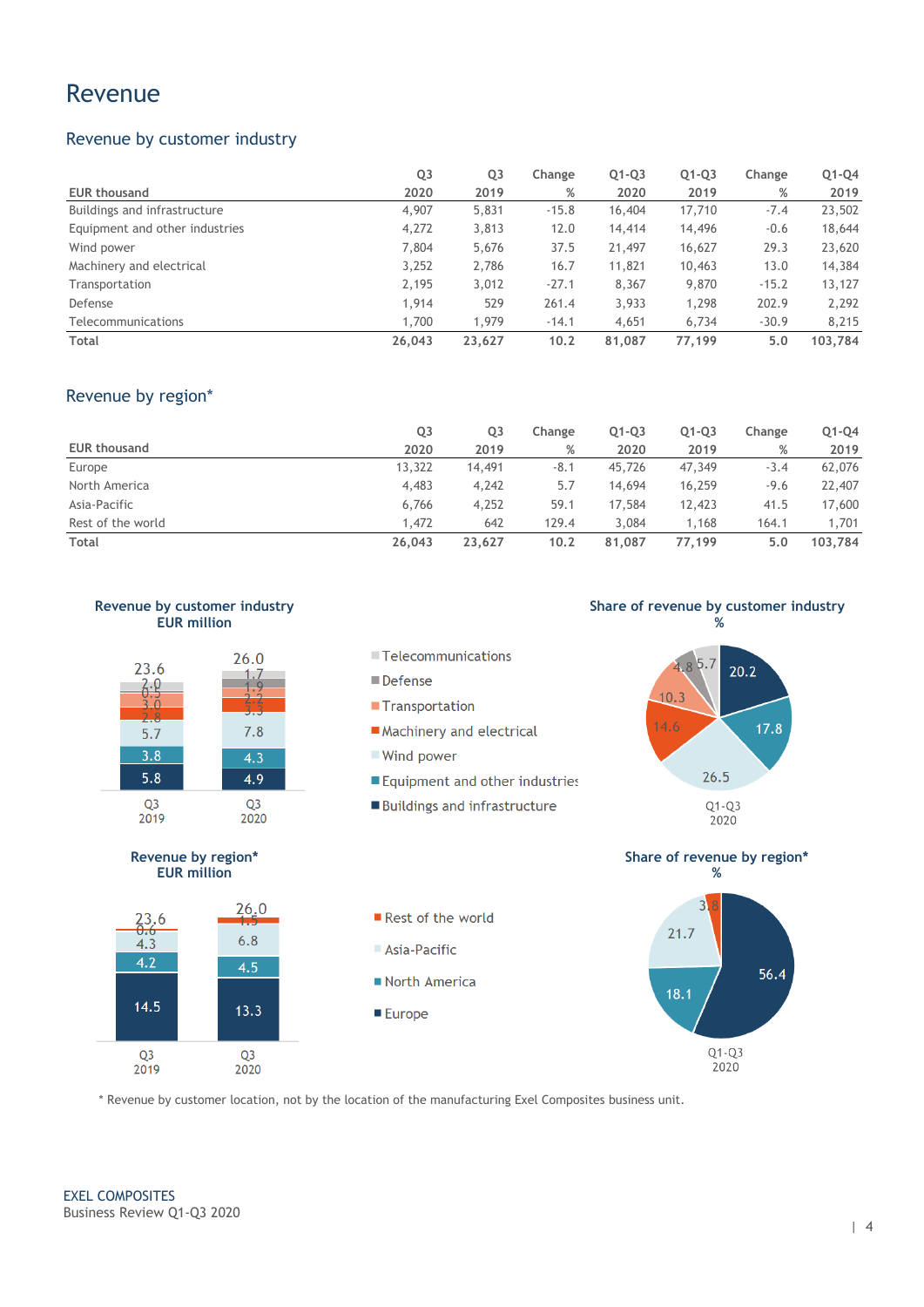# Impacts of the Covid-19 pandemic

### **Operations**

In the third quarter of 2020, and despite the continued uncertainty caused by the Covid-19 pandemic, the impact on Exel Composites' operations was limited. All our factories operated close to normal within the limits of the implemented safety measures.

Raw material supply and logistics operated normally in the third quarter.

### Financial standing

Order intake in the third quarter suffered from Covid-19 related uncertainty and cautiousness among our customers. A few customers requested to postpone deliveries of current orders, which impacts timings of revenues and profits. Underlying demand across all customer industries has, however, slightly improved. Order intake in the quarter landed below last year mainly due to a partial cancellation of a large order in the United States, that was booked in the first quarter of 2020.

The Group's liquidity and cash situation are good, and the Covid-19 pandemic has had limited impact, if any, on Group liquidity. The Group has existing committed credit limits to secure financing of all foreseen investments in 2020 and provide for a comfortable liquidity buffer for any unforeseen negative events.

The main risk in the impairment testing continues to be related to the expected profitability turnaround of the business unit in the United States. Whereas as the first half of 2020 was strong, in the third quarter the profitability of the business unit in the United States deteriorated. We expect this to be short-term, and volumes and profitability of the business unit in the United States to recover. The company will conduct the impairment testing according to the normal schedule in the fourth quarter of 2020.

During the third quarter of 2020, Exel Composites received Covid-19 related financial assistance under local governmental schemes in Great Britain, Austria, China and Australia.

### Our response in relation to the Covid-19 pandemic

The health and safety of our employees, customers and business partners is a priority for Exel Composites. In order to ensure safety and business continuity during the Covid-19 pandemic, the Group Management Team and local management continue to hold regular online meetings to review the latest developments, actions and best practices in all functions and countries of operation. All units have continued with tightened Group and business unit level safety and hygiene instructions in accordance with the instructions of local health authorities. Travelling is limited and remote work as well as online meetings continue to be preferred when possible. Outsider visits to sites are reduced to minimum. Continuous internal communication at Group level as well as locally on Covid-19 related concerns has been emphasized and implemented through a variety of channels.

Close and continuous interaction is maintained with customers, suppliers and business partners in order to ensure timely reaction to new developments. Given the continued uncertainty related to the Covid-19 pandemic, close monitoring of the situation is a priority for us.

## Financial results briefing

Exel Composites will hold a financial results briefing regarding the Business Review January-September 2020 on Friday 30 October 2020 at 12:30 EET. Participation requires registration in advance.

Vantaa, 30 October 2020

**Exel Composites Plc** Board of Directors

#### **For further information, please contact:**

Mr. Riku Kytömäki, President and CEO tel. +358 50 511 8288 riku.kytomaki@exelcomposites.com

Mr. Mikko Kettunen, CFO tel. +358 50 347 7462 mikko.kettunen@exelcomposites.com